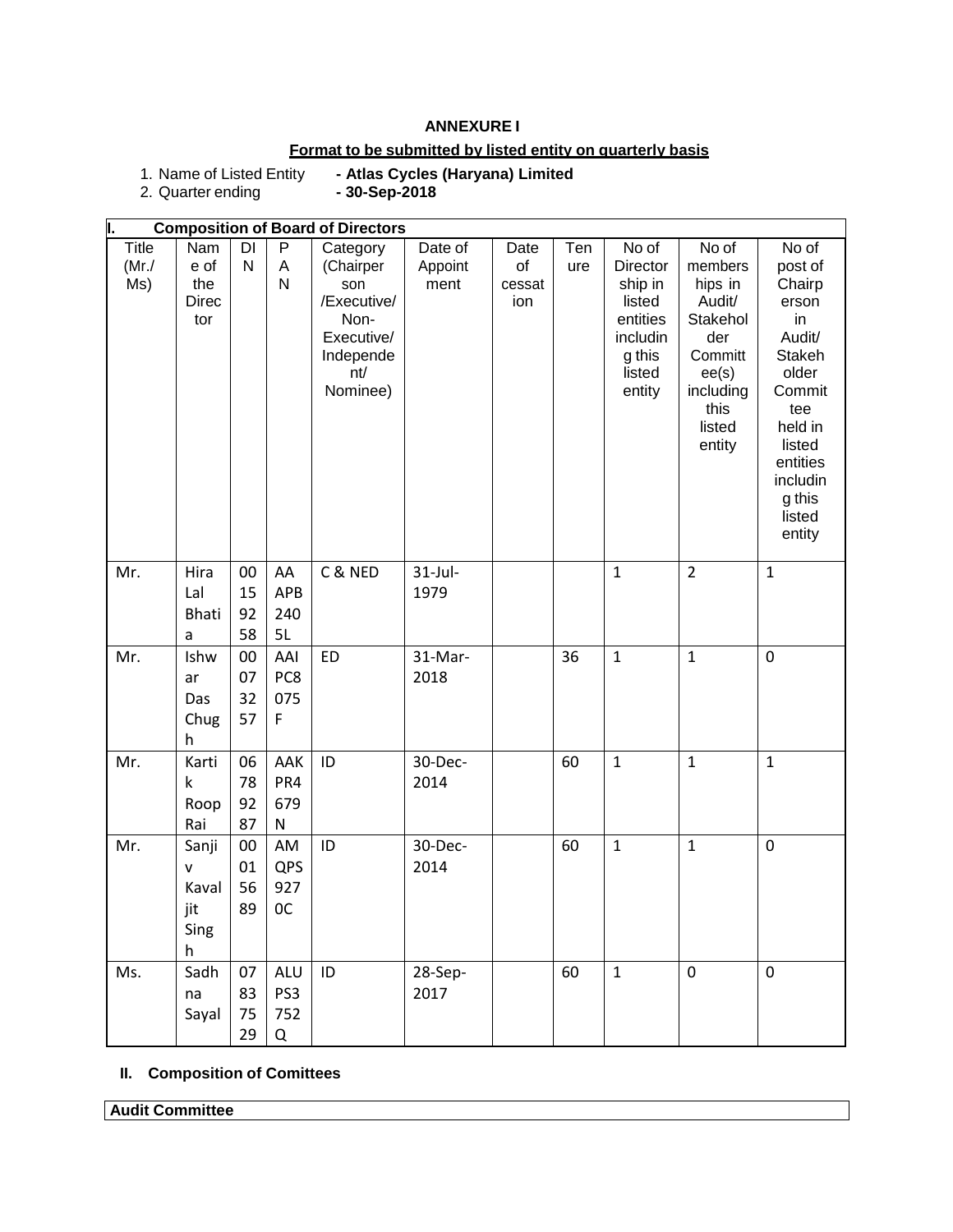| Sr. No. | Name of the Director  | Categorv | Chairperson/Membership |
|---------|-----------------------|----------|------------------------|
|         | Kartik Roop Rai       |          | Chairperson            |
|         | Sanjiv Kavaljit Singh |          | Member                 |
|         | Hira Lal Bhatia       | C & NED  | Member                 |

| <b>Stakeholders Relationship Committee</b> |                      |          |                        |  |
|--------------------------------------------|----------------------|----------|------------------------|--|
| Sr. No.                                    | Name of the Director | Category | Chairperson/Membership |  |
|                                            | Hira Lal Bhatia      | C & NED  | Chairperson            |  |
|                                            | Ishwar Das Chugh     | ED       | Member                 |  |

|         | <b>Risk Management Committee</b> |                        |                        |
|---------|----------------------------------|------------------------|------------------------|
| Sr. No. | Name of the Director             | <i><b>Category</b></i> | Chairperson/Membership |

| <b>Nomination and Remuneration Committee</b> |                       |          |                        |  |
|----------------------------------------------|-----------------------|----------|------------------------|--|
| Sr. No.                                      | Name of the Director  | Category | Chairperson/Membership |  |
|                                              | Kartik Roop Rai       | ID       | Member                 |  |
|                                              | Hira Lal Bhatia       | C & NED  | Member                 |  |
|                                              | Sanjiv Kavaljit Singh | ID       | Chairperson            |  |

| Ш.<br><b>Meeting of Board of Directors</b>             |                                                        |                                                                   |  |  |
|--------------------------------------------------------|--------------------------------------------------------|-------------------------------------------------------------------|--|--|
| Date(s) of Meeting (if any) in the<br>previous quarter | Date(s) of Meeting (if any) in the relevant<br>quarter | Maximum gap between<br>any two consecutive (in<br>number of days) |  |  |
| 23-May-2018                                            | 29-Aug-2018                                            | 66                                                                |  |  |
| 23-Jun-2018                                            | 17-Sep-2018                                            |                                                                   |  |  |

| IV.<br><b>Meeting of Committees</b> |                                                                        |                                                      |                                                                        |                                                                   |
|-------------------------------------|------------------------------------------------------------------------|------------------------------------------------------|------------------------------------------------------------------------|-------------------------------------------------------------------|
| Name of the<br>committee            | $Date(s)$ of<br>meeting of the<br>committee in the<br>relevant quarter | Whether<br>requirement of<br>Quorum met<br>(details) | $Date(s)$ of<br>meeting of the<br>committee in the<br>previous quarter | Maximum gap between<br>any two consecutive (in<br>number of days) |
| Audit                               | 29-Aug-2018                                                            |                                                      | 23-May-2018                                                            | 66                                                                |
| Committee                           |                                                                        |                                                      |                                                                        |                                                                   |
| Audit                               | 17-Sep-2018                                                            |                                                      | 23-Jun-2018                                                            |                                                                   |
| Committee                           |                                                                        |                                                      |                                                                        |                                                                   |

| V.<br><b>Related Party Transactions</b>                                                                      |                                      |
|--------------------------------------------------------------------------------------------------------------|--------------------------------------|
| <b>Subject</b>                                                                                               | <b>Compliance status (Yes/No/NA)</b> |
| Whether prior approval of audit committee obtained                                                           | Yes                                  |
| Whether shareholder approval obtained for material<br><b>RPT</b>                                             | Not Applicable                       |
| Whether details of RPT entered into pursuant to<br>omnibus approval have been reviewed by Audit<br>Committee | Yes                                  |

## **VI. Affirmations**

1. The composition of Board of Directors is in terms of SEBI (Listing obligations and disclosure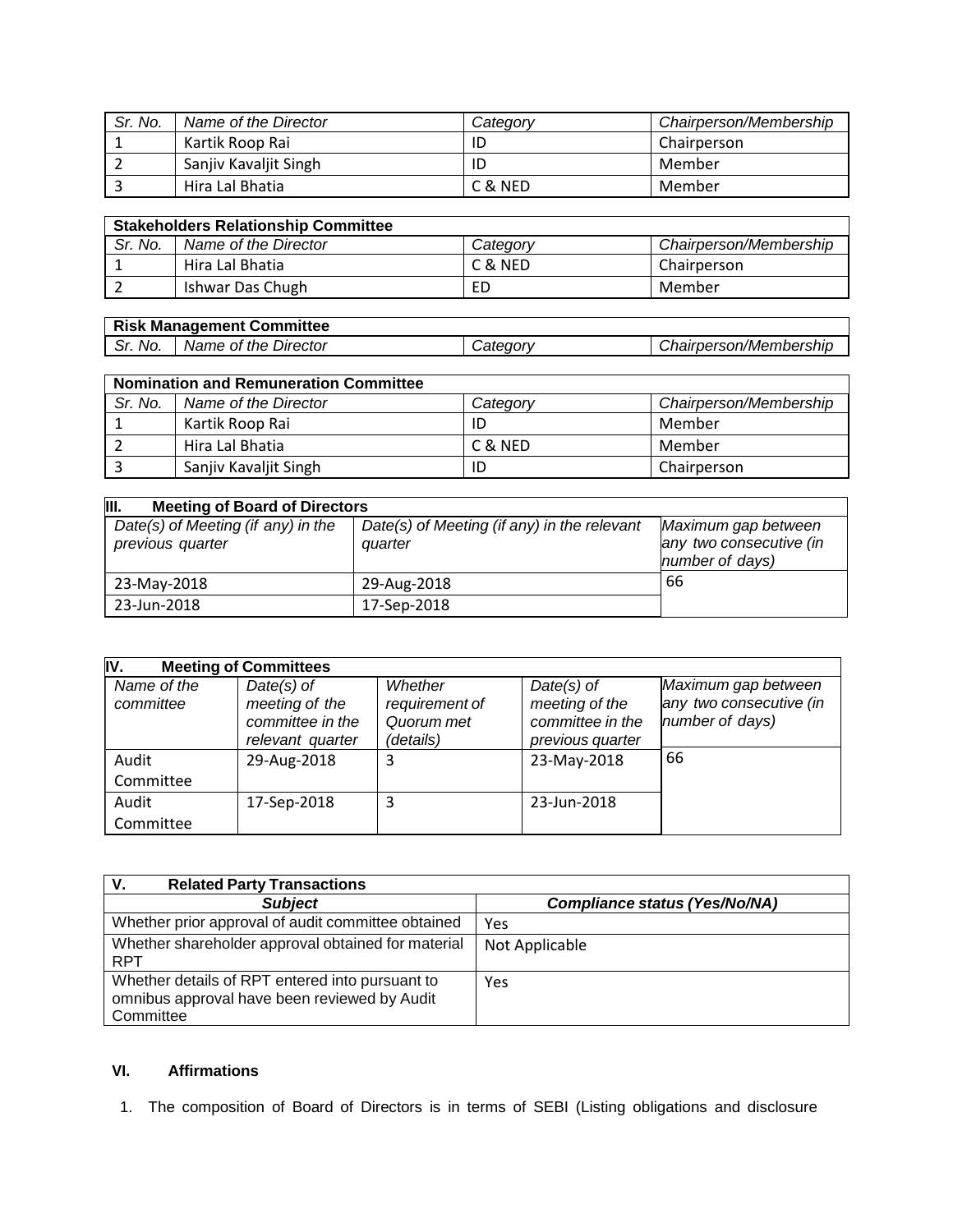requirements) Regulations, 2015. - **Yes**

- 2. The composition of the following committees is in terms of SEBI(Listing obligations and disclosure requirements) Regulations, 2015
	- a. Audit Committee **Yes**
	- b. Nomination & remuneration committee **Yes**
	- c. Stakeholders relationship committee **Yes**
	- d. Risk management committee (applicable to the top 100 listed entities) **- Not applicable**
- 3. The committee members have been made aware of their powers, role and responsibilities as specified in SEBI (Listing obligations and disclosure requirements) Regulations, 2015. **- Yes**
- 4. The meetings of the board of directors and the above committees have been conducted in the manner as specified in SEBI (Listing obligations and disclosure requirements) Regulations, 2015.**- Yes**
- 5. a. This report and/or the report submitted in the previous quarter has been placed before Board of Directors. **- Yes**

b. Any comments/observations/advice of Board of Directors may be mentioned here:

| <b>Name</b>        | Lalit Lohia                                      |
|--------------------|--------------------------------------------------|
| <b>Designation</b> | <b>Company Secretary &amp; Compliance Office</b> |

#### **ANNEXURE III**

#### **Affirmations**

| <b>Broad Heading</b>             | <b>Regulation Number</b> | <b>Compliance Status</b> |
|----------------------------------|--------------------------|--------------------------|
| Copy of the annual report        | 46(2)                    | Yes                      |
| including balance sheet, profit  |                          |                          |
| and loss account, directors      |                          |                          |
| report, corporate governance     |                          |                          |
| report, business responsibility  |                          |                          |
| report displayed on website      |                          |                          |
| Presence of Chairperson of Audit | 18(1)(d)                 | Not Applicable           |
| Committee at the Annual General  |                          |                          |
| Meetina                          |                          |                          |